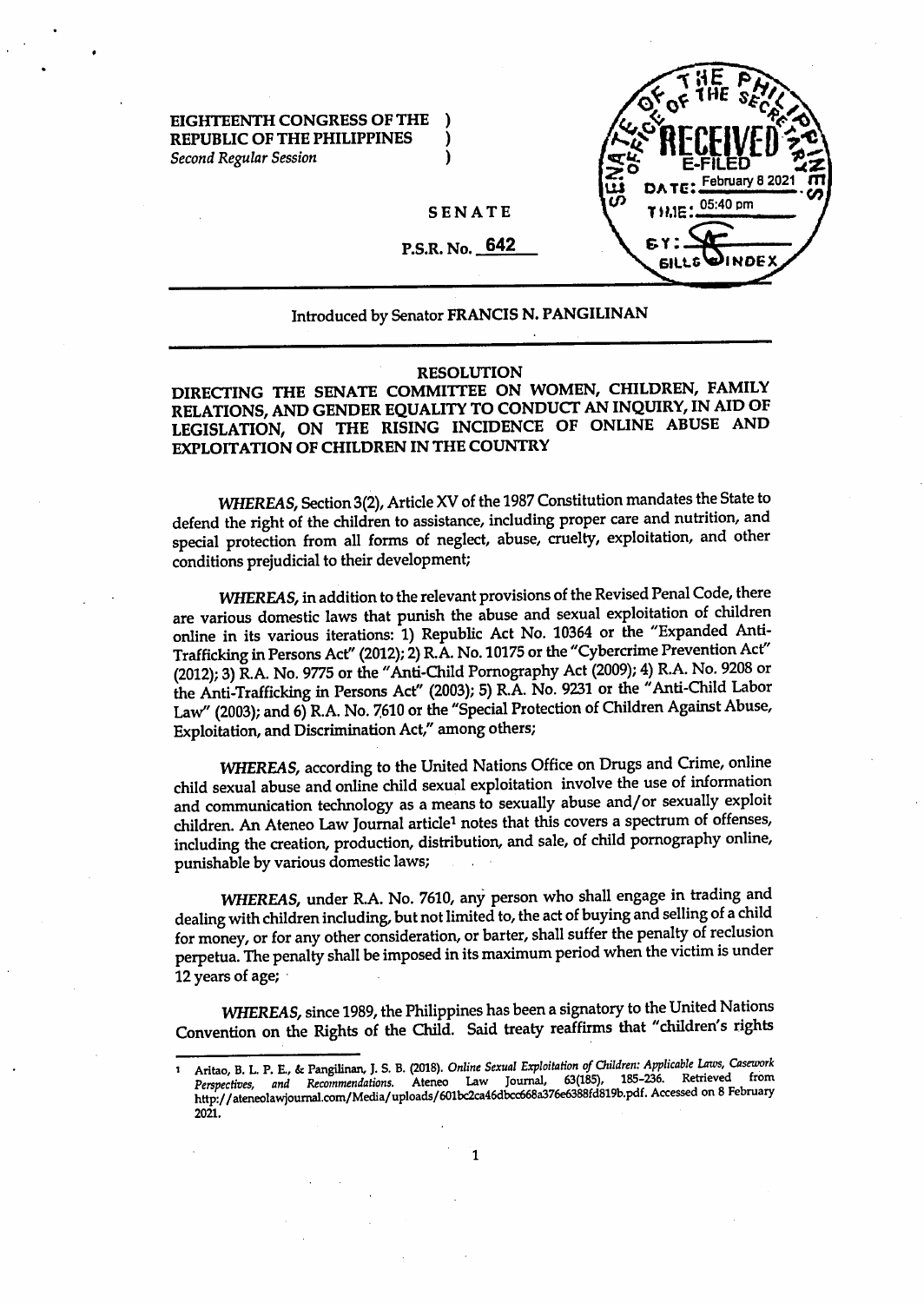require special protection and call for continuous improvement of the situation of children all over the world, as well as their development and education in conditions of peace and security. It enumerates the political, economic, social, health, and cultural rights of every child regardless of their race, religion or abilities;

WHERAS, the Philippines is party to the Optional Protocol on the Sale of Children, Child Prostitution and Child Pornography, which requires the prohibition of the sale of children, child prostitution and child pornography. The country is also party to the Budapest Convention on Cybercrime (2018) and has entered into bilateral treaties with other States [e.g., the United Kingdom of Great Britain and Northern Ireland (2009), the United States of America (1995), and Australia (1988), among others] on mutual legal assistance on criminal matters;

*WHEREAS,* a national study by the Council for the Welfare of Children and the United Nations Children's Fund (UNICEF) found that children and youth aged 13-24 are affected by high levels of violence in the country with three in five experiencing physical violence, one in five suffering from sexual violence, and three in five being affected by psychological violence. In 2017, the UNICEF tagged the Philippines as the top global source of child pornography. In 2018, the UNICEF has also characterized the country as "the global epicenter of the live-stream sexual abuse trade" with one in five Filipino children vulnerable to online sexual exploitation;2

*WHEREAS,* the Department of Justice (DOJ) Office of Cybercrime received at least 600,000 cybertips of sexual images of Filipino children in 2018. Said figure is more than a 1,000% increase from the previous 45,645 in 2017. However, out of the thousands reported in 2018, only 27 convictions of perpetrators were made;3

*WHEREAS,* according to the UNICEF and Child Rights Network, among the factors that allow for the easy proliferation of the sexual exploitation of children online are: 1) widespread poverty and resorting to online sexual exploitation of children as a form of income; 2) cheap internet and smartphones; 3) ability to speak English well; 4) wide availability of money remittance centers; 5) prevailing norms of secrecy; 6) lack of parental supervision, sometimes caused by parents having to work abroad; and 7) lack of resources to investigate and prosecute perpetrators, and rescue and rehabilitate victims, among others;4

*WHEREAS,* the United States Department of State, in its 2020 Trafficking in Persons (TIP) Report, declared the Philippines to have remained at Tier 1 since 2016, which means the government fully meets the minimum standards for the elimination of trafficking. Notwithstanding this, the sexual exploitation of children online has continued to proliferate and increase at alarming rates. There remains considerable gaps, particularly in government efforts to investigate, prosecute, and convict complicit officials and labor traffickers, and creation of a central database for information on illegal recruiters and human trafficking cases, among others;5

**Andy Brown.** *Safe from ham; Tackling online child sexual abuse in (he Philippines.* **Available at <https://blogs.unicef.org/east-asia-padfic/safe-hanntackling-online-child-sexual-abuse-philippines>. Accessed on**

**Rapple^flstFflcfs:** *Why online sexual exploitation (^children happens in the Philippines.* **Published on 11 Februay 2020.** Available at <u>https://www.rappler.com/newsbreak/iq/251532-things-to-know-online-sexual-exploitation-</u> **rhildren-ohilippines. Accessed on 8 February 2021.**

**us' Department of State.** *<sup>2020</sup> Trafficking in Persons Report: Philippines. Mailable at* **<https://www.state.gov/reports/2020-trafficking-ln-persons-report/Philippines/>. Accessed on 8 February 2021.**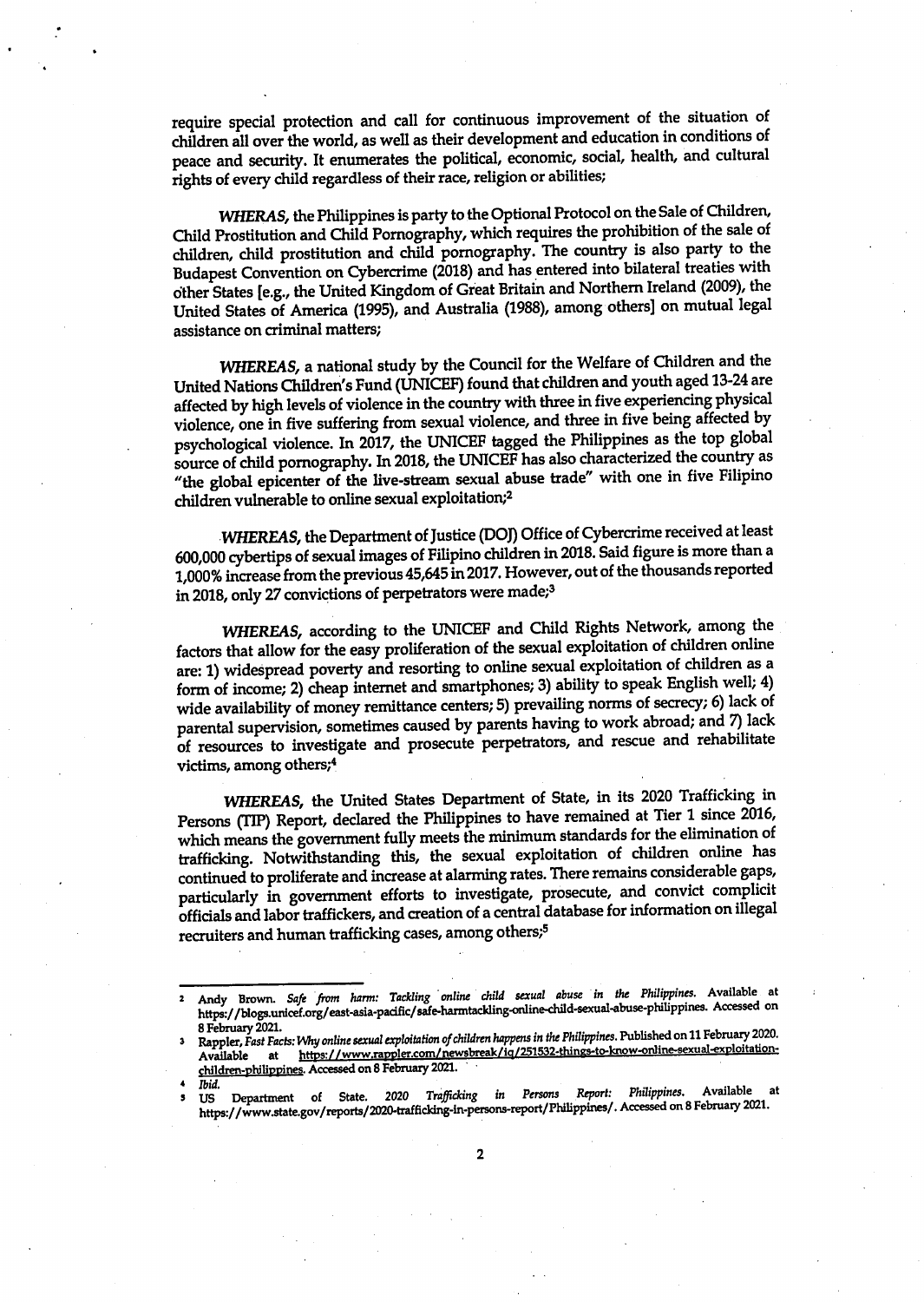*WHEREAS,* according to a report released in May 2020 by the Washington-based International Justice Mission (IJM), in partnership with the U.S. Department of State and the Philippine Inter-Agency Council Against Trafficking, there was a consistent, sharp rise in the number of IP addresses used in child sexual exploitation from 23,333 in 2014 to 81,723 in 2017. The report also found that online-sexual exploitation of children was usually a "family-based crime" where the abuse was usually perpetrated by biological parents or other relatives of the victims;6

*WHEREAS,* according to the National Bureau of Investigation (NBI), the proliferation of commercial adoption in the country has also expanded online. On 08 February 2021, the NBI was reported to be working with the Department of Social Welfare and Development (DSWD) to track down the persons and groups behind 48 Facebook accounts that claim to facilitate online illegal adoption;7

WHEREAS, in 2019, the NBI's International Operations Division has intercepted a group of child traffickers who were trying to sell an infant in a department store. Two of the perpetrators were the parents of the child while the others were brokers who set up a social media account to look for buyers and negotiate the price;8

*WHEREAS,* the DSWD noted in October 2019 that internet service providers (ISPs) have not been fully compliant with the provisions of the Anti-Child Pornography Law, particularly their role in informing the PNP and the National Bureau of Investigation (NBI), within a week of receiving knowledge, of child pornography engagement in their servers;

*WHEREAS,* the public threads on Facebook and other social media platforms where the details of illegal adoption are openly discussed are alarming. To address this, Facebook has consolidated its existing policies into one dedicated section focusing on human exploitation and continues to remove any of such content as soon as it becomes aware of it;9

*WHEREAS,* a study published by the investigative group Tech Transparency Project (TPP) found that Facebook has not been fully enforcing its own standards on banning child exploitation content on its platform over the past six (6) years. Only 9% of 366 cases between January 2013 and December 2019 were investigated by the US Department of Justice because Facebook alerted authorities, while the rest of the investigations were initiated without the prompts from the tech giant;10

*WHEREAS,* at present, there is no all-encompassing law that covers the full range of online abuse and exploitation of children, which, according to the Child Rights Network, includes (1) recruitment and online technology; (2) stages of commission; (3) participation in the offense; and (4) corresponding penalties;

**<sup>&#</sup>x27; International Justice Mission.** *Online Sexual Exploitation of Oaliren in the Philippines.* **Available at https://[www.ijm.org/documents/studies/Final\\_OSEC-Public.Summary\\_05\\_20\\_\\_2020.pdf.](http://www.ijm.org/documents/studies/Final_OSEC-Public.Summary_05_20__2020.pdf) Accessed on <sup>8</sup>** February 2021.<br>7 PhilStar, DSWD: Babies for adoption on Facebook. Published on 8 February 2021. Available at

**<https://www.phUstar.eom/headlines/2021/02/08/2076131/dswd-babies-adoption-facebook>. Accessed on 8** February 2021.

**<sup>«</sup> News Asia.** *Facebook: An emerging black marketfor Philippines' baby trade.* **Published on 9 March 2CC0. Available at [https://www.charmelnewsasla.com/news/asia/facebook-emerging-inarket-for-philippines-baby](https://www.charmelnewsasla.com/news/asia/facebook-emerging-inarket-for-philippines-baby-)adoption-trade-12469826. Accessed on 8 February 2021.**

<sup>&</sup>lt;sup>9</sup> Ibid.<br><sup>10</sup> The Guardian. *Over 300 cases of child exploitation went unnoticed by Facebook – study. Published on 04 March 2020.* **Available at <https://www.theguardian.com/technologv/2020/mar/>04/facebook<hild-exploitation-technology. Accessed on 8 February 2021.**